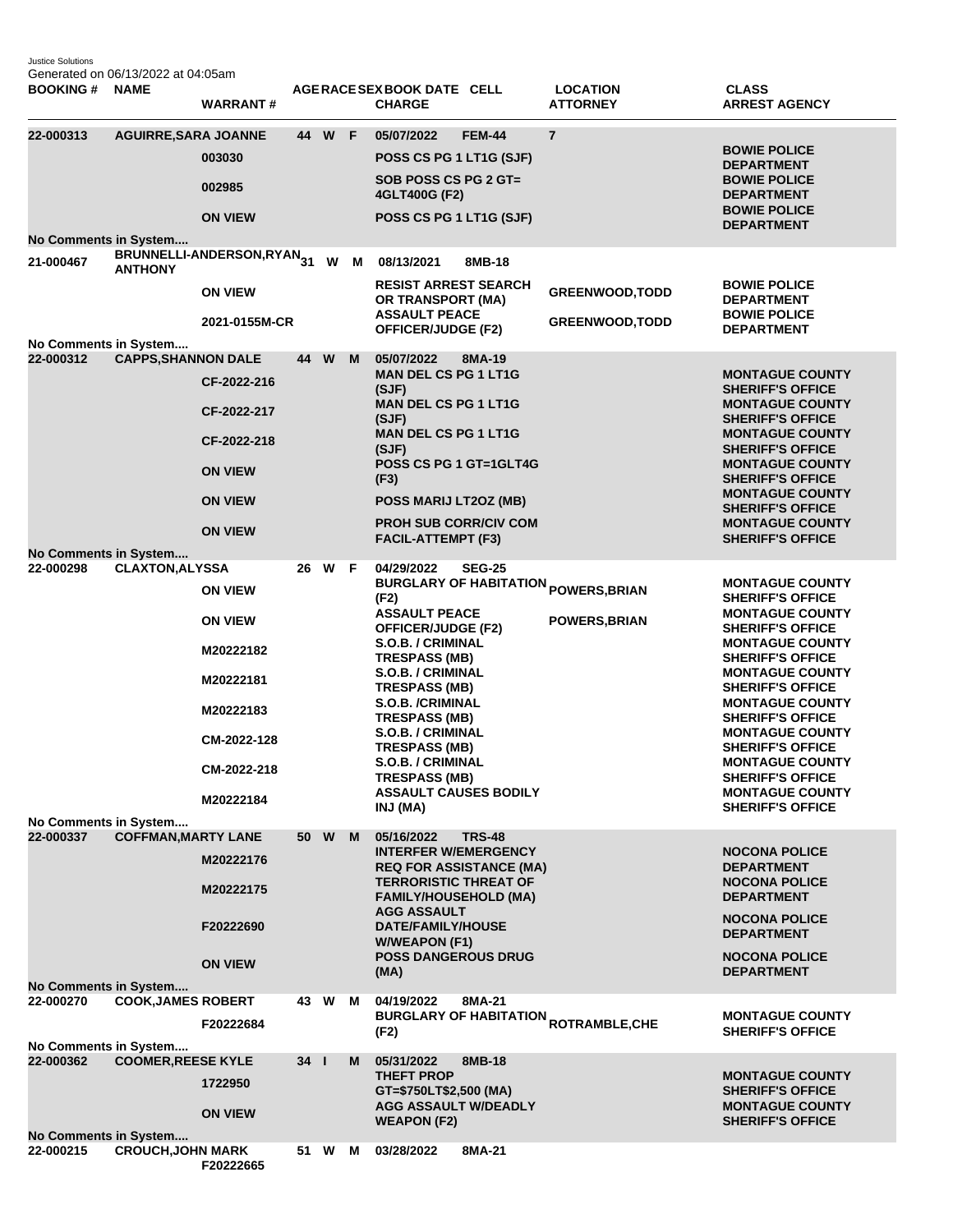|                       |                             | F20222666<br>F22-6J4<br>CR22-00138                  |      |        |   | <b>FORGERY GOVT/NATIONAL</b><br><b>INST/MONEY/SECURITY (F3)</b><br><b>FORGERY GOVT/NATIONAL</b><br><b>INST/MONEY/SECURITY (F3)</b><br><b>FORGERY GOVT/NATIONAL</b><br><b>INST/MONEY/SECURITY (F3)</b><br><b>FORGERY GOVT/NATIONAL</b><br><b>INST/MONEY/SECURITY (F3)</b> |                       | <b>MONTAGUE COUNTY</b><br><b>SHERIFF'S OFFICE</b><br><b>MONTAGUE COUNTY</b><br><b>SHERIFF'S OFFICE</b><br><b>MONTAGUE COUNTY</b><br><b>SHERIFF'S OFFICE</b><br><b>MONTAGUE COUNTY</b><br><b>SHERIFF'S OFFICE</b> |
|-----------------------|-----------------------------|-----------------------------------------------------|------|--------|---|--------------------------------------------------------------------------------------------------------------------------------------------------------------------------------------------------------------------------------------------------------------------------|-----------------------|------------------------------------------------------------------------------------------------------------------------------------------------------------------------------------------------------------------|
| No Comments in System |                             |                                                     |      |        |   |                                                                                                                                                                                                                                                                          |                       |                                                                                                                                                                                                                  |
| 22-000206             | <b>CRUM, DAWSON STEVE</b>   |                                                     | 51 W |        | M | 03/25/2022<br>8MB-21                                                                                                                                                                                                                                                     |                       |                                                                                                                                                                                                                  |
| No Comments in System |                             | 2022-0015M-CR                                       |      |        |   | <b>SURETY OFF BOND -POSS</b><br>CS PG 1 GT 1 G LT 4 G (F3)                                                                                                                                                                                                               |                       | <b>MONTAGUE COUNTY</b><br><b>SHERIFF'S OFFICE</b>                                                                                                                                                                |
|                       |                             |                                                     |      |        |   |                                                                                                                                                                                                                                                                          |                       |                                                                                                                                                                                                                  |
| 22-000289             |                             | <b>CUNNINGHAM, ROBERT EARL 32 W</b><br>2020-0096-CR |      |        | M | 04/26/2022<br>8MB-18<br><b>MOTION TO REVOKE</b><br>ASSAULT FAM/HOUSE MEM<br>ASSAULT FAM/HOUSE MEM RENFRO,ZACHARY<br><b>IMPEDE BREATH/CIRCULAT</b><br>(F3)                                                                                                                |                       | <b>BOWIE POLICE</b><br><b>DEPARTMENT</b>                                                                                                                                                                         |
|                       |                             | 2021-0177M-CR                                       |      |        |   | <b>MOTION TO REVOKE POSS</b>                                                                                                                                                                                                                                             |                       | <b>BOWIE POLICE</b>                                                                                                                                                                                              |
|                       |                             |                                                     |      |        |   | CS PG 1 <1G (SJF)                                                                                                                                                                                                                                                        |                       | <b>DEPARTMENT</b>                                                                                                                                                                                                |
| No Comments in System |                             |                                                     |      |        |   |                                                                                                                                                                                                                                                                          |                       |                                                                                                                                                                                                                  |
|                       | DIFFENDERFER, JAMEY         |                                                     |      |        |   |                                                                                                                                                                                                                                                                          |                       |                                                                                                                                                                                                                  |
| 22-000273             | <b>WADE</b>                 |                                                     |      | 40 W M |   | 04/20/2022<br>8MB-19                                                                                                                                                                                                                                                     |                       |                                                                                                                                                                                                                  |
|                       |                             | <b>ON VIEW</b>                                      |      |        |   | <b>MAN DEL CS PG 1</b><br>GT=4GLT200G (F1)                                                                                                                                                                                                                               | <b>ROTRAMBLE, CHE</b> | <b>MONTAGUE COUNTY</b><br><b>SHERIFF'S OFFICE</b>                                                                                                                                                                |
|                       |                             | CM-2022-214                                         |      |        |   | <b>POSS DANGEROUS DRUG</b><br>(MA)                                                                                                                                                                                                                                       | <b>ROTRAMBLE, CHE</b> | <b>MONTAGUE COUNTY</b><br><b>SHERIFF'S OFFICE</b>                                                                                                                                                                |
|                       |                             | CM-2022-213                                         |      |        |   | POSS CS PG 3 LT 28G (MA)                                                                                                                                                                                                                                                 | <b>ROTRAMBLE, CHE</b> | <b>MONTAGUE COUNTY</b><br><b>SHERIFF'S OFFICE</b><br><b>MONTAGUE COUNTY</b>                                                                                                                                      |
|                       |                             | CM-2022-215                                         |      |        |   | POSS MARIJ LT2OZ (MB)                                                                                                                                                                                                                                                    | <b>ROTRAMBLE, CHE</b> | <b>SHERIFF'S OFFICE</b>                                                                                                                                                                                          |
|                       |                             |                                                     |      |        |   | POSS CS PG 1                                                                                                                                                                                                                                                             |                       | <b>MONTAGUE COUNTY</b>                                                                                                                                                                                           |
|                       |                             | <b>ON VIEW</b>                                      |      |        |   | GT=4GLT200G (F2)                                                                                                                                                                                                                                                         | <b>ROTRAMBLE, CHE</b> | <b>SHERIFF'S OFFICE</b>                                                                                                                                                                                          |
| No Comments in System |                             |                                                     |      |        |   |                                                                                                                                                                                                                                                                          |                       |                                                                                                                                                                                                                  |
| 22-000203             |                             | DONOHUE, AMBER DISIREE 43 W F                       |      |        |   | 03/23/2022<br><b>FEM-44</b>                                                                                                                                                                                                                                              |                       |                                                                                                                                                                                                                  |
|                       |                             | 2021-0115M-CR                                       |      |        |   | FTA-SOB-POSS CS PG 1<br>LT1G (SJF)                                                                                                                                                                                                                                       |                       | <b>MONTAGUE COUNTY</b><br><b>SHERIFF'S OFFICE</b>                                                                                                                                                                |
| No Comments in System |                             |                                                     |      |        |   |                                                                                                                                                                                                                                                                          |                       |                                                                                                                                                                                                                  |
| 22-000384             |                             | FREEMAN, STEPHANIE LYNN 41 W F                      |      |        |   | 06/10/2022<br><b>FEM-43</b>                                                                                                                                                                                                                                              |                       |                                                                                                                                                                                                                  |
|                       |                             | <b>ON-VIEW</b>                                      |      |        |   | <b>MAN DEL CS PG 1</b><br>GT=4GLT200G (F1)                                                                                                                                                                                                                               |                       | <b>MONTAGUE COUNTY</b><br><b>SHERIFF'S OFFICE</b>                                                                                                                                                                |
|                       |                             | <b>ON-VIEW</b>                                      |      |        |   | POSS CS PG 1<br>GT=4GLT200G (F2)<br><b>TAMPER/FABRICATE PHYS</b>                                                                                                                                                                                                         |                       | <b>MONTAGUE COUNTY</b><br><b>SHERIFF'S OFFICE</b>                                                                                                                                                                |
|                       |                             | <b>ON-VIEW</b>                                      |      |        |   | <b>EVID W/INTENT TO IMPAIR</b>                                                                                                                                                                                                                                           |                       | <b>MONTAGUE COUNTY</b>                                                                                                                                                                                           |
|                       |                             |                                                     |      |        |   | (F3)                                                                                                                                                                                                                                                                     |                       | <b>SHERIFF'S OFFICE</b>                                                                                                                                                                                          |
| No Comments in System |                             |                                                     |      |        |   |                                                                                                                                                                                                                                                                          |                       |                                                                                                                                                                                                                  |
| 22-000285             | FRIE, WENDELL               |                                                     |      | 60 W M |   | 04/25/2022<br>1M-46                                                                                                                                                                                                                                                      |                       |                                                                                                                                                                                                                  |
|                       |                             |                                                     |      |        |   | <b>MOTION TO REVOKE-POCS</b>                                                                                                                                                                                                                                             |                       | <b>MONTAGUE COUNTY</b>                                                                                                                                                                                           |
|                       |                             | 2014-0021M-CR                                       |      |        |   | PG1 GT 4G LT 200G (F2)                                                                                                                                                                                                                                                   | RENFRO, ZACHARY       | <b>SHERIFF'S OFFICE</b>                                                                                                                                                                                          |
|                       |                             |                                                     |      |        |   | <b>EVADING ARREST DET</b>                                                                                                                                                                                                                                                |                       | <b>MONTAGUE COUNTY</b>                                                                                                                                                                                           |
|                       |                             | #22-1011                                            |      |        |   | <b>W/PREV CONVICTION (SJF)</b>                                                                                                                                                                                                                                           |                       | <b>SHERIFF'S OFFICE</b>                                                                                                                                                                                          |
| No Comments in System |                             |                                                     |      |        |   |                                                                                                                                                                                                                                                                          |                       |                                                                                                                                                                                                                  |
| 22-000363             | <b>GALE, CKIERRA RAE</b>    |                                                     |      | 39 W F |   | 05/31/2022<br><b>FEM-43</b>                                                                                                                                                                                                                                              |                       |                                                                                                                                                                                                                  |
|                       |                             | <b>ON VIEW</b>                                      |      |        |   | <b>AGG ASSAULT W/DEADLY</b><br><b>WEAPON (F2)</b>                                                                                                                                                                                                                        |                       | <b>MONTAGUE COUNTY</b><br><b>SHERIFF'S OFFICE</b>                                                                                                                                                                |
|                       |                             |                                                     |      |        |   | <b>MTP - ASSAULT</b>                                                                                                                                                                                                                                                     |                       |                                                                                                                                                                                                                  |
|                       |                             | 2020-0122M-CR                                       |      |        |   | <b>FAMILY/HOUSEHOLD</b>                                                                                                                                                                                                                                                  |                       | <b>MONTAGUE COUNTY</b><br><b>SHERIFF'S OFFICE</b>                                                                                                                                                                |
|                       |                             |                                                     |      |        |   | <b>MEMBER PREV CONVIAT</b>                                                                                                                                                                                                                                               |                       |                                                                                                                                                                                                                  |
| No Comments in System |                             |                                                     |      |        |   | (F3)                                                                                                                                                                                                                                                                     |                       |                                                                                                                                                                                                                  |
| 22-000387             | <b>HAWKINS, DEREK ARLAN</b> |                                                     | 35 W |        | M | 06/11/2022<br>8M-16                                                                                                                                                                                                                                                      |                       |                                                                                                                                                                                                                  |
|                       |                             |                                                     |      |        |   |                                                                                                                                                                                                                                                                          |                       | <b>BOWIE POLICE</b>                                                                                                                                                                                              |
|                       |                             | 003038                                              |      |        |   | <b>INJURY TO A CHILD (F1)</b>                                                                                                                                                                                                                                            |                       | <b>DEPARTMENT</b>                                                                                                                                                                                                |
| No Comments in System |                             |                                                     |      |        |   |                                                                                                                                                                                                                                                                          |                       |                                                                                                                                                                                                                  |
|                       | <b>HAWTHORNE, JAMES</b>     |                                                     |      |        |   |                                                                                                                                                                                                                                                                          |                       |                                                                                                                                                                                                                  |
| 22-000244             | <b>MATTHEW</b>              |                                                     | 32 W |        | M | 04/07/2022<br>8MB-19                                                                                                                                                                                                                                                     |                       |                                                                                                                                                                                                                  |
|                       |                             |                                                     |      |        |   |                                                                                                                                                                                                                                                                          |                       | <b>NOCONA POLICE</b>                                                                                                                                                                                             |
|                       |                             | <b>ON-VIEW</b>                                      |      |        |   | <b>PUBLIC INTOXICATION (MC)</b><br><b>ESCAPE FROM CUSTODY</b>                                                                                                                                                                                                            |                       | <b>DEPARTMENT</b><br><b>NOCONA POLICE</b>                                                                                                                                                                        |
|                       |                             | <b>ON-VIEW</b>                                      |      |        |   | (MA)<br><b>RESIST ARREST SEARCH</b>                                                                                                                                                                                                                                      | <b>COLE, TIM</b>      | <b>DEPARTMENT</b><br><b>NOCONA POLICE</b>                                                                                                                                                                        |
|                       |                             | <b>ON-VIEW</b>                                      |      |        |   | <b>OR TRANSPORT (MA)</b>                                                                                                                                                                                                                                                 | <b>COLE, TIM</b>      | <b>DEPARTMENT</b>                                                                                                                                                                                                |
|                       |                             | 2017-0169M-CR                                       |      |        |   | <b>MTR COMM SUPERV -</b>                                                                                                                                                                                                                                                 | <b>COLE, TIM</b>      | <b>MONTAGUE COUNTY</b>                                                                                                                                                                                           |
|                       |                             |                                                     |      |        |   | <b>BURGLARY OF HABITATION</b>                                                                                                                                                                                                                                            |                       | <b>SHERIFF'S OFFICE</b>                                                                                                                                                                                          |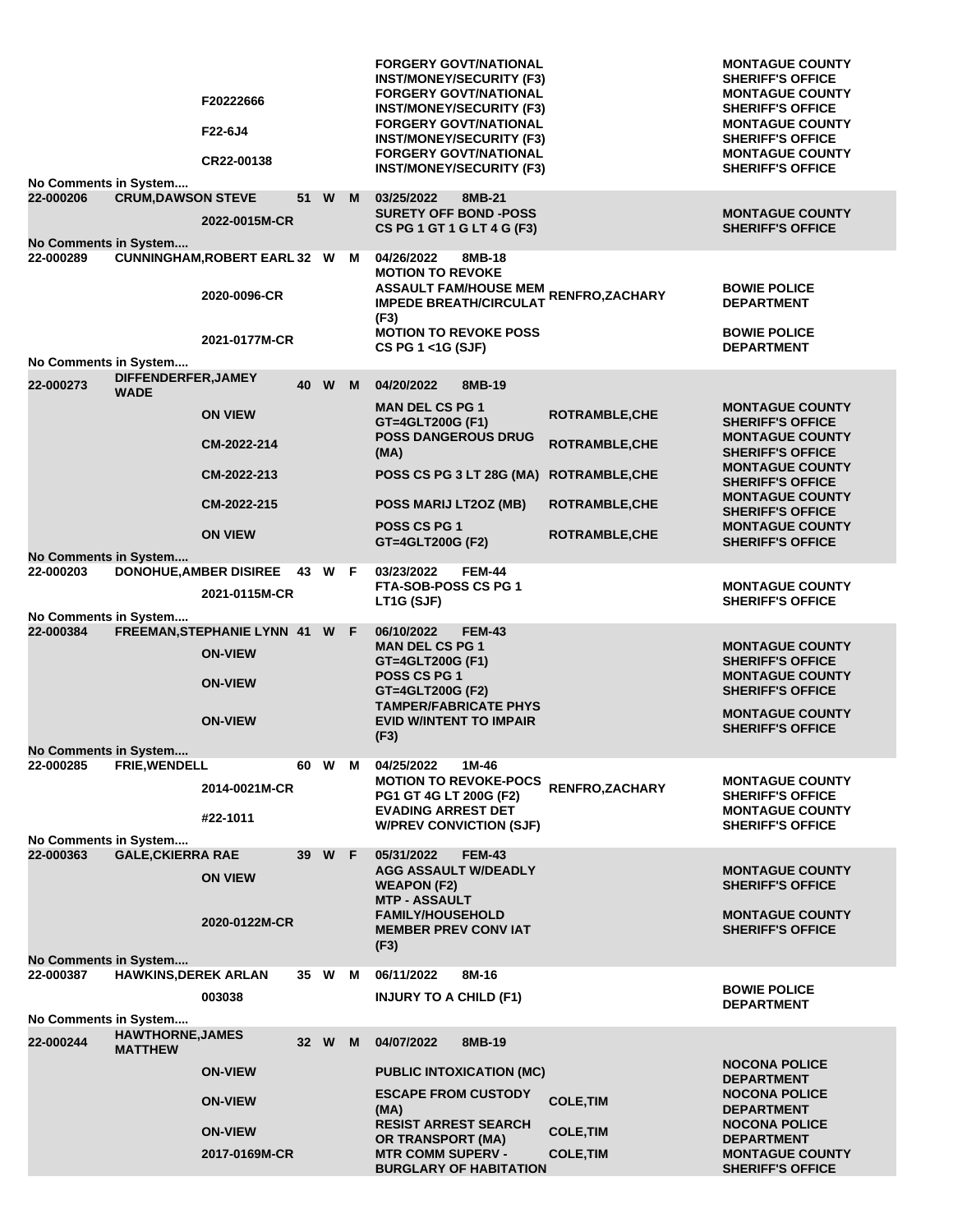| <b>No Comments in System</b>       |                                    | M20222168<br>F20222680<br>M20222169<br>2017-0171M-CR                                                                                          |      |        |   | (F2)<br><b>ASSAULT AGAINST</b><br><b>ELDERLY OR DISABLED</b><br><b>INDIVIDUAL (MA)</b><br><b>AGG ASSAULT CAUSES</b><br><b>SERIOUS BODILY INJ (F2)</b><br><b>SURETY OFF BOND - DLWI</b><br><b>W/PREV</b><br><b>CONVICTION/SUSPENSION</b><br><b>W/O FINANCIAL</b><br><b>RESPONSIBILTY (MB)</b><br><b>MTR - BURGLARY OF</b><br><b>HABITATION (F2)</b>                                                                                                                                                          | <b>COLE, TIM</b>                                                                                           | <b>MONTAGUE COUNTY</b><br><b>SHERIFF'S OFFICE</b><br><b>MONTAGUE COUNTY</b><br><b>SHERIFF'S OFFICE</b><br><b>MONTAGUE COUNTY</b><br><b>SHERIFF'S OFFICE</b><br><b>MONTAGUE COUNTY</b><br><b>SHERIFF'S OFFICE</b>                                                                                                                                                                                                                                     |
|------------------------------------|------------------------------------|-----------------------------------------------------------------------------------------------------------------------------------------------|------|--------|---|-------------------------------------------------------------------------------------------------------------------------------------------------------------------------------------------------------------------------------------------------------------------------------------------------------------------------------------------------------------------------------------------------------------------------------------------------------------------------------------------------------------|------------------------------------------------------------------------------------------------------------|------------------------------------------------------------------------------------------------------------------------------------------------------------------------------------------------------------------------------------------------------------------------------------------------------------------------------------------------------------------------------------------------------------------------------------------------------|
| 22-000338<br>No Comments in System | <b>HILL, JOHN CHRISTOPHER</b>      | <b>ON-VIEW</b>                                                                                                                                |      | 37 W   | м | 05/17/2022<br><b>TRS-48</b><br><b>IMPERSONATE PUBLIC</b><br><b>SERVANT (F3)</b>                                                                                                                                                                                                                                                                                                                                                                                                                             |                                                                                                            | <b>BOWIE POLICE</b><br><b>DEPARTMENT</b>                                                                                                                                                                                                                                                                                                                                                                                                             |
| 22-000373<br>No Comments in System | <b>HILLARD, SETH LEE</b>           | <b>ON VIEW</b>                                                                                                                                | 29 W |        | M | 06/08/2022<br>8MA-19<br><b>ASSAULT CAUSES BODILY</b><br><b>INJURY FAMILY MEMBER</b><br>(MA)                                                                                                                                                                                                                                                                                                                                                                                                                 |                                                                                                            | <b>BOWIE POLICE</b><br><b>DEPARTMENT</b>                                                                                                                                                                                                                                                                                                                                                                                                             |
| 22-000279<br>No Comments in System | <b>HOGUE, MASON EDWIN</b>          | <b>ON-VIEW</b><br><b>ON-VIEW</b><br><b>ON-VIEW</b><br>01-164411<br>01-164567<br>01-164719<br>003025<br>01-164824<br>01-164876<br>W-2022-00049 |      | 29 W   | M | 04/21/2022<br>8MB-19<br><b>FAIL TO IDENTIFY GIVING</b><br><b>FALSE/FICTITIOUS INFO</b><br>(MB)<br><b>UNAUTH USE OF VEHICLE</b><br>(SJF)<br><b>POSSESSION OF DRUG</b><br><b>PARAPHERNALIA - CLASS C</b><br>(MC)<br>THEFT PROP<br>GT=\$2,500LT\$30K (SJF)<br><b>CREDIT CARD OR DEBIT</b><br><b>CARD ABUSE (SJF)</b><br><b>BURGLARY OF VEHICLE</b><br>(MA)<br>POSS CS PG 1 LT1G (SJF)<br>THEFT PROP<br>GT=\$2,500LT\$30K (SJF)<br><b>UNAUTH USE OF VEHICLE</b><br>(SJF)<br>THEFT PROP<br>GT=\$30KLT\$150K (F3) | YANDELL,TRAVIS<br>YANDELL.TRAVIS<br>YANDELL,TRAVIS<br>YANDELL,TRAVIS<br>YANDELL, TRAVIS<br>YANDELL, TRAVIS | <b>BOWIE POLICE</b><br><b>DEPARTMENT</b><br><b>BOWIE POLICE</b><br><b>DEPARTMENT</b><br><b>BOWIE POLICE</b><br><b>DEPARTMENT</b><br><b>BOWIE POLICE</b><br><b>DEPARTMENT</b><br><b>BOWIE POLICE</b><br><b>DEPARTMENT</b><br><b>BOWIE POLICE</b><br><b>DEPARTMENT</b><br><b>BOWIE POLICE</b><br><b>DEPARTMENT</b><br><b>BOWIE POLICE</b><br><b>DEPARTMENT</b><br><b>BOWIE POLICE</b><br><b>DEPARTMENT</b><br><b>BOWIE POLICE</b><br><b>DEPARTMENT</b> |
| 22-000258<br>No Comments in System | <b>HUNEKE, JIMMY LEE</b>           | CF-2022-189<br>CF-2022-190<br>CF-2022-191<br>CF-2022-192<br>CF-2022-193<br>CF-2022-194                                                        |      | 25 W M |   | 04/14/2022<br>8M-14<br><b>POSS OR PROMOTION OF</b><br><b>CHILD PORNOGRAPHY (F3)</b><br>POSS OR PROMOTION OF<br><b>CHILD PORNOGRAPHY (F2)</b><br><b>POSS OR PROMOTION OF</b><br><b>CHILD PORNOGRAPHY (F3)</b><br><b>POSS OR PROMOTION OF</b><br><b>CHILD PORNOGRAPHY (F2)</b><br><b>POSS OR PROMOTION OF</b><br><b>CHILD PORNOGRAPHY (F3)</b><br><b>POSS OR PROMOTION OF</b><br><b>CHILD PORNOGRAPHY (F3)</b>                                                                                                |                                                                                                            | <b>MONTAGUE COUNTY</b><br><b>SHERIFF'S OFFICE</b><br><b>MONTAGUE COUNTY</b><br><b>SHERIFF'S OFFICE</b><br><b>MONTAGUE COUNTY</b><br><b>SHERIFF'S OFFICE</b><br><b>MONTAGUE COUNTY</b><br><b>SHERIFF'S OFFICE</b><br><b>MONTAGUE COUNTY</b><br><b>SHERIFF'S OFFICE</b><br><b>MONTAGUE COUNTY</b><br><b>SHERIFF'S OFFICE</b>                                                                                                                           |
| 22-000349<br>No Comments in System | JOHNSTON, SHANNON<br><b>CURTIS</b> | 2022-0032M-CR                                                                                                                                 |      | 41 W   | M | 05/23/2022<br>8MA-19<br><b>S.O.B. / EVADING ARREST</b><br>DET W/VEH (F3)                                                                                                                                                                                                                                                                                                                                                                                                                                    | <b>COLE, TIM</b>                                                                                           | <b>MONTAGUE COUNTY</b><br><b>SHERIFF'S OFFICE</b>                                                                                                                                                                                                                                                                                                                                                                                                    |
| 22-000330<br>No Comments in System | <b>KENT, WILLIAM EARL JR</b>       | <b>ON VIEW</b><br>CF-2022-240                                                                                                                 |      | 57 W   | M | 05/13/2022<br>8MB-18<br><b>INJURY</b><br><b>CHILD/ELDERLY/DISABLE</b><br><b>W/INT BODILY INJ (F3)</b><br><b>BURGLARY OF HABITATION</b><br>(F2)                                                                                                                                                                                                                                                                                                                                                              | <b>BARBER, MARK</b>                                                                                        | <b>MONTAGUE COUNTY</b><br><b>SHERIFF'S OFFICE</b><br><b>MONTAGUE COUNTY</b><br><b>SHERIFF'S OFFICE</b>                                                                                                                                                                                                                                                                                                                                               |
| 22-000303                          | KIMBRELL, ZACHARY<br><b>TAYLUR</b> |                                                                                                                                               |      | 26 W   | М | 8MB-18<br>05/03/2022                                                                                                                                                                                                                                                                                                                                                                                                                                                                                        |                                                                                                            |                                                                                                                                                                                                                                                                                                                                                                                                                                                      |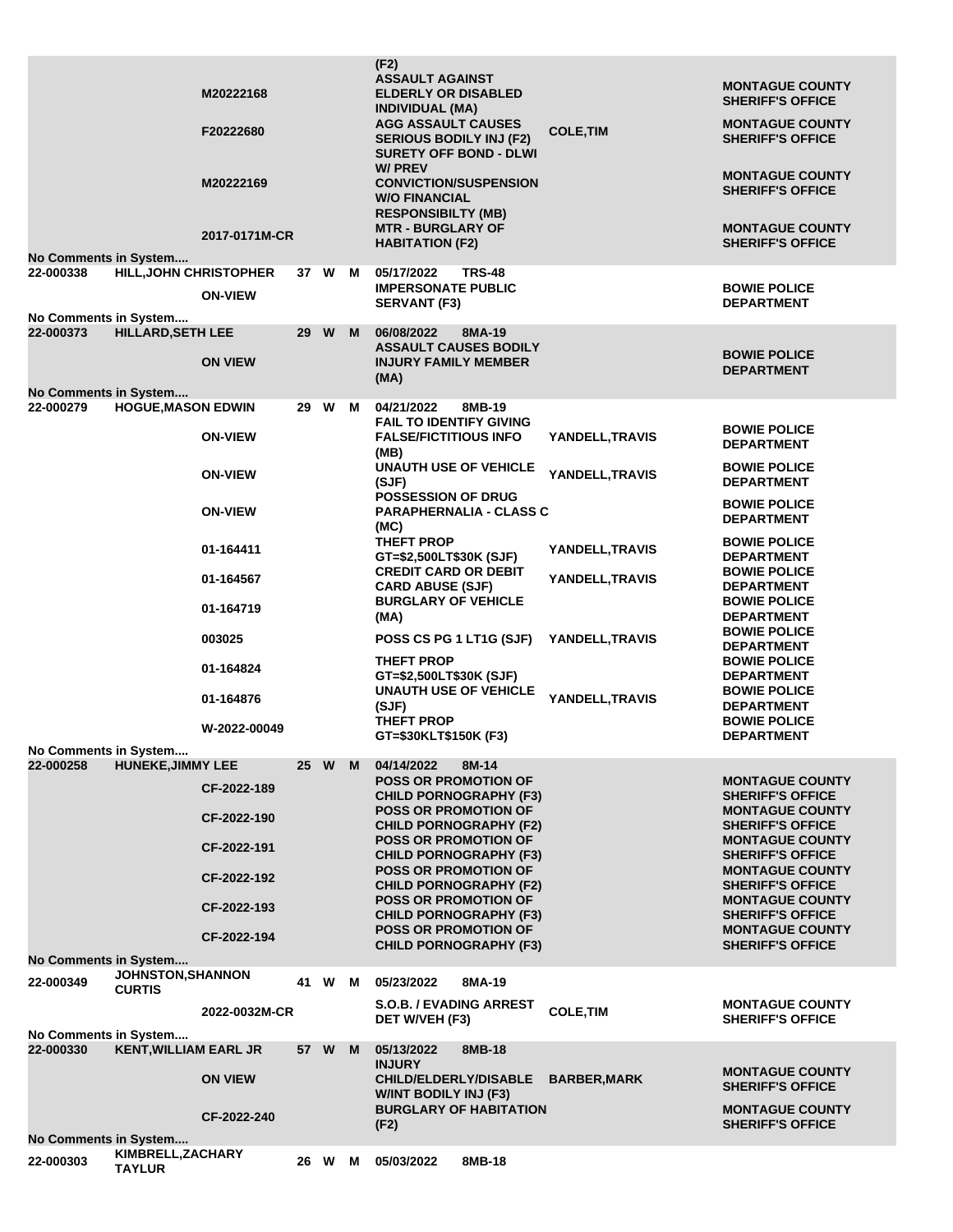|                                           |                              | 2017-0055M-CR                                   |    |        |   | <b>MOTION TO REVOKE</b><br><b>COMMUNITY SUPERVISION</b><br><b>BURGLARY OF HABITION</b><br>(F2)                    | <b>POWERS, BRIAN</b>                     | <b>CLAY COUNTY</b>                                                           |
|-------------------------------------------|------------------------------|-------------------------------------------------|----|--------|---|-------------------------------------------------------------------------------------------------------------------|------------------------------------------|------------------------------------------------------------------------------|
|                                           |                              | 2018-0080M-CR                                   |    |        |   | <b>MOTION TO REVOKE</b><br><b>COMMUNITY SUPERVISION</b><br>POSS MARIJ GT2 OZLT=4OZ<br><b>DRUG FREE ZONE (SJF)</b> | POWERS, BRIAN                            | <b>CLAY COUNTY</b>                                                           |
| No Comments in System                     |                              | CJ-2022-240-D                                   |    |        |   | <b>CRIMINAL MISCHIEF</b><br>GT=\$100LT\$750 (MB)                                                                  |                                          | <b>MONTAGUE COUNTY</b><br><b>SHERIFF'S OFFICE</b>                            |
| 22-000212                                 |                              | KNOWLES, THOMAS MYRON 34 W                      |    |        | M | 03/26/2022<br>8MB-21                                                                                              |                                          |                                                                              |
|                                           |                              | <b>ON VIEW</b>                                  |    |        |   | <b>MAN DEL CS PG 1</b>                                                                                            |                                          | <b>MONTAGUE COUNTY</b>                                                       |
|                                           |                              | <b>ON VIEW</b>                                  |    |        |   | GT=1GLT4G (F2)<br><b>RESIST ARREST SEARCH</b><br><b>OR TRANSPORT (MA)</b>                                         | RENFRO, ZACHARY<br><b>RENFRO,ZACHARY</b> | <b>SHERIFF'S OFFICE</b><br><b>MONTAGUE COUNTY</b><br><b>SHERIFF'S OFFICE</b> |
|                                           |                              | 1707344D                                        |    |        |   | <b>POSS CS PG 1/1-B LT 1G</b><br>(SJF)                                                                            |                                          | <b>MONTAGUE COUNTY</b><br><b>SHERIFF'S OFFICE</b>                            |
|                                           |                              | F20222675                                       |    |        |   | <b>FAIL TO COMPLY SEX OFF</b><br>DUTY TO REG LIFE/90 DAY RENFRO, ZACHARY,<br>(F2)                                 |                                          | <b>MONTAGUE COUNTY</b><br><b>SHERIFF'S OFFICE</b>                            |
| <b>No Comments in System</b>              |                              |                                                 |    |        |   |                                                                                                                   |                                          |                                                                              |
| 22-000354                                 |                              | LEMONS, DANIEL DEWAYNE 36 W M<br><b>ON VIEW</b> |    |        |   | 05/23/2022<br>8MA-18<br><b>POSS CS PG 1</b>                                                                       |                                          | <b>MONTAGUE COUNTY</b>                                                       |
| No Comments in System                     |                              |                                                 |    |        |   | GT=200GLT400G (F1)                                                                                                |                                          | <b>SHERIFF'S OFFICE</b>                                                      |
| 22-000291                                 | <b>LOWERY, MELISSA LYNN</b>  |                                                 | 41 | W F    |   | 04/27/2022<br><b>FEM-43</b>                                                                                       |                                          |                                                                              |
|                                           |                              | 0500067095                                      |    |        |   | <b>CAPIAS - UNAUTHORIZED</b><br><b>BURNING (MC)</b>                                                               |                                          | <b>BOWIE POLICE</b><br><b>DEPARTMENT</b>                                     |
|                                           |                              | 0500066851                                      |    |        |   | <b>CAPIAS - UNAUTHORIZED</b>                                                                                      |                                          | <b>BOWIE POLICE</b>                                                          |
|                                           |                              | 0500067332                                      |    |        |   | <b>BURNING (MC)</b><br><b>UNAUTHORIZED BURNING</b><br>(MC)                                                        |                                          | <b>DEPARTMENT</b><br><b>BOWIE POLICE</b><br><b>DEPARTMENT</b>                |
|                                           |                              | 003021                                          |    |        |   | ARSON (F2)                                                                                                        | <b>JORDAN, COLLIN</b>                    | <b>BOWIE POLICE</b>                                                          |
|                                           |                              |                                                 |    |        |   |                                                                                                                   |                                          | <b>DEPARTMENT</b>                                                            |
| <b>No Comments in System</b><br>22-000352 |                              | MCMAHON, JEFFREY WAYNE 47 W                     |    |        | M | 05/23/2022<br>8MB-21                                                                                              |                                          |                                                                              |
|                                           |                              | <b>ON VIEW</b>                                  |    |        |   | <b>MAN DEL CS PG 1</b><br>GT=1GLT4G (F2)                                                                          |                                          | <b>MONTAGUE COUNTY</b><br><b>SHERIFF'S OFFICE</b>                            |
|                                           |                              | <b>ON VIEW</b>                                  |    |        |   | POSS CS PG 1<br>GT=4GLT200G (F2)                                                                                  |                                          | <b>MONTAGUE COUNTY</b><br><b>SHERIFF'S OFFICE</b>                            |
|                                           |                              | 05-23-2022-05038606                             |    |        |   | <b>PAROLE VIOLATION-BLUE</b><br><b>WARRANT()</b>                                                                  |                                          | <b>MONTAGUE COUNTY</b><br><b>SHERIFF'S OFFICE</b>                            |
| No Comments in System                     |                              |                                                 |    |        |   |                                                                                                                   |                                          |                                                                              |
| 22-000366                                 | <b>MITCHELL, ROBERT NEIL</b> |                                                 |    | 36 W   | M | 06/02/2022<br>8MA-18                                                                                              |                                          |                                                                              |
|                                           |                              | <b>ON VIEW</b>                                  |    |        |   | <b>ASSAULT CAUSES BODILY</b><br><b>INJURY FAMILY MEMBER</b>                                                       |                                          | <b>MONTAGUE COUNTY</b>                                                       |
|                                           |                              |                                                 |    |        |   | (MA)                                                                                                              |                                          | <b>SHERIFF'S OFFICE</b>                                                      |
| <b>No Comments in System</b>              |                              |                                                 |    |        |   |                                                                                                                   |                                          |                                                                              |
| 22-000383                                 |                              | <b>MONEY, WESLEY FRANKLIN</b>                   |    | 25 W   | M | 06/10/2022<br>8MA-19<br><b>EVADING ARREST</b>                                                                     |                                          | <b>MONTAGUE COUNTY</b>                                                       |
|                                           |                              | <b>ON VIEW</b>                                  |    |        |   | <b>DETENTION (MA)</b>                                                                                             |                                          | <b>SHERIFF'S OFFICE</b>                                                      |
|                                           |                              | <b>ON VIEW</b>                                  |    |        |   | POSS CS PG 1                                                                                                      |                                          | <b>MONTAGUE COUNTY</b>                                                       |
| No Comments in System                     |                              |                                                 |    |        |   | GT=4GLT200G (F2)                                                                                                  |                                          | <b>SHERIFF'S OFFICE</b>                                                      |
| 22-000351                                 | <b>MORGAN, THOMAS</b>        |                                                 |    | 22 W M |   | 05/23/2022<br>8M-14                                                                                               |                                          |                                                                              |
|                                           | <b>JEFFERSON</b>             |                                                 |    |        |   |                                                                                                                   |                                          |                                                                              |
|                                           |                              | 003035                                          |    |        |   | <b>INJURY</b><br><b>CHILD/ELDERLY/DISABLE</b>                                                                     | <b>RENFRO, ZACHARY</b>                   | <b>MONTAGUE COUNTY</b>                                                       |
|                                           |                              |                                                 |    |        |   | <b>W/INT SBI/MENTAL (F1)</b>                                                                                      |                                          | <b>SHERIFF'S OFFICE</b>                                                      |
| No Comments in System                     |                              |                                                 |    |        |   |                                                                                                                   |                                          |                                                                              |
| 22-000022                                 | <b>NEISS, JERRY ALAN</b>     |                                                 |    | 35 W M |   | 01/12/2022<br>8M-16<br><b>FAIL TO COMPLY SEX OFF</b>                                                              |                                          |                                                                              |
|                                           |                              | F20212625                                       |    |        |   | DUTY TO REG LIFE/ANNUAL JORDAN, COLLIN                                                                            |                                          | <b>MONTAGUE COUNTY</b><br><b>SHERIFF'S OFFICE</b>                            |
|                                           |                              |                                                 |    |        |   | (F3)                                                                                                              |                                          |                                                                              |
| No Comments in System<br>22-000216        | <b>NEWSOME, SONIA DANN</b>   |                                                 |    | 46 W F |   | 03/28/2022<br><b>FEM-43</b>                                                                                       |                                          |                                                                              |
|                                           |                              | F20222667                                       |    |        |   | <b>FORGERY GOVT/NATIONAL</b>                                                                                      | <b>MARSH,LEE ANN</b>                     | <b>MONTAGUE COUNTY</b>                                                       |
|                                           |                              |                                                 |    |        |   | <b>INST/MONEY/SECURITY (F3)</b>                                                                                   |                                          | <b>SHERIFF'S OFFICE</b>                                                      |
|                                           |                              | F20222668                                       |    |        |   | <b>FORGERY GOVT/NATIONAL</b><br><b>INST/MONEY/SECURITY (F3)</b>                                                   | Marsh, Lee Ann                           | <b>MONTAGUE COUNTY</b><br><b>SHERIFF'S OFFICE</b>                            |
| No Comments in System                     |                              |                                                 |    |        |   |                                                                                                                   |                                          |                                                                              |
| 22-000243                                 |                              | OWENS, ANGELA MICHELLE 37 W F<br>2021-0040M-CR  |    |        |   | 04/06/2022<br><b>FEM-44</b>                                                                                       |                                          |                                                                              |
|                                           |                              |                                                 |    |        |   | <b>FAILURE TO APPEAR</b><br><b>DECLARING BOND</b>                                                                 | <b>ROTRAMBLE, CHE</b>                    | <b>MONTAGUE COUNTY</b><br><b>SHERIFF'S OFFICE</b>                            |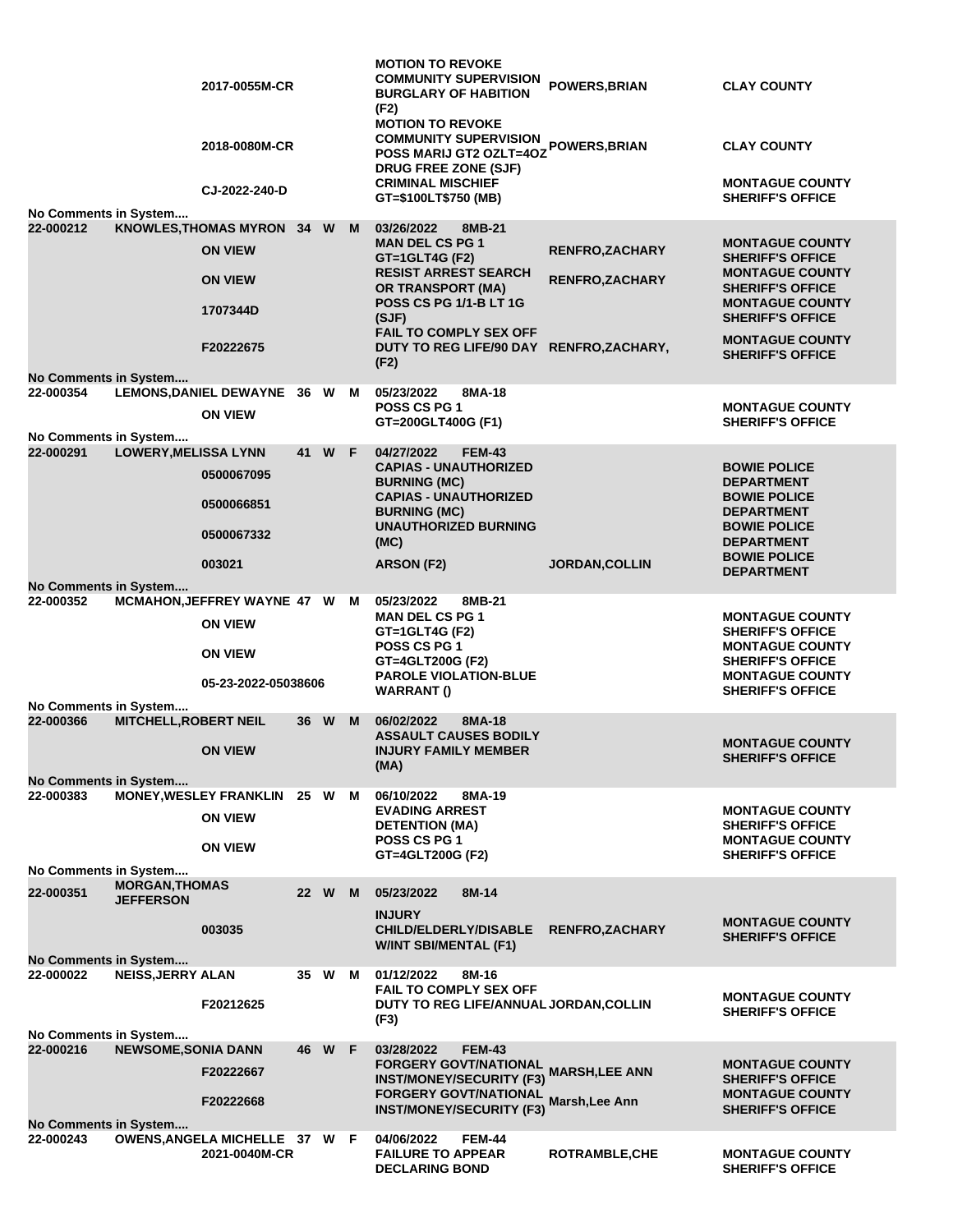|                                           |                                            | 2021-0067M-CR<br>2021FW003085    |      |        |   | <b>INSUFFICIENT UNAUTH USE</b><br>OF VEHICLE (SJF)<br><b>FAILURE TO</b><br><b>APPEAR-DECLARING BOND</b><br><b>INSUFFICIENT- POSS CS PG ROTRAMBLE, CHE</b><br><b>1 LT 1 G DRUG FREE ZONE</b><br>(F3)<br>POSS CS PG 1 GT=1GLT4G | <b>CUMMINGS, ERICK</b>                  | <b>MONTAGUE COUNTY</b><br><b>SHERIFF'S OFFICE</b><br><b>MONTAGUE COUNTY</b>  |
|-------------------------------------------|--------------------------------------------|----------------------------------|------|--------|---|-------------------------------------------------------------------------------------------------------------------------------------------------------------------------------------------------------------------------------|-----------------------------------------|------------------------------------------------------------------------------|
| No Comments in System                     |                                            |                                  |      |        |   | (F3)                                                                                                                                                                                                                          |                                         | <b>SHERIFF'S OFFICE</b>                                                      |
| 21-000266                                 | <b>SANDERS, LANE JOSEPH</b>                | 2020-0133M-CR                    | 25 W |        | M | 05/07/2021<br>$2M-11$<br>MTP - POSS CS PG 1<br>GT=4GLT200G (F2)<br><b>MTP - EVADING ARREST</b>                                                                                                                                | <b>WILLIAMS, ROGER</b>                  | <b>BOWIE POLICE</b><br><b>DEPARTMENT</b><br><b>BOWIE POLICE</b>              |
|                                           |                                            | 2020-0134M-CR                    |      |        |   | <b>DETENTION W/VEH OR</b><br><b>WATERCRAFT (SJF)</b><br><b>RESIST ARREST SEARCH</b>                                                                                                                                           | Williams, Roger                         | <b>DEPARTMENT</b><br><b>BOWIE POLICE</b>                                     |
|                                           |                                            | <b>ON VIEW</b>                   |      |        |   | OR TRANSPORT (MA)                                                                                                                                                                                                             | Williams, Roger                         | <b>DEPARTMENT</b>                                                            |
| <b>No Comments in System</b><br>22-000257 |                                            | SNIDER, KENNETH CHARLES 44 W M   |      |        |   | 04/14/2022<br><b>TRS-48</b>                                                                                                                                                                                                   |                                         |                                                                              |
|                                           |                                            | 2018-0219M-CR                    |      |        |   | MTR - POSS CS PG 1 LT1G<br>(SJF)                                                                                                                                                                                              | RENFRO, ZACHARY                         | <b>MONTAGUE COUNTY</b><br><b>SHERIFF'S OFFICE</b>                            |
|                                           |                                            | 003020                           |      |        |   | <b>SOB-POSS MARIJ LT2OZ</b><br>(MB)                                                                                                                                                                                           | <b>RENFRO, ZACHARY</b>                  | <b>MONTAGUE COUNTY</b><br><b>SHERIFF'S OFFICE</b>                            |
|                                           |                                            | <b>ON VIEW</b>                   |      |        |   | POSS CS PG 1 LT1G DRUG<br>FREE ZONE (F3)<br><b>DRIVING W/LIC INV W/PREV</b>                                                                                                                                                   | RENFRO, ZACHARY                         | <b>MONTAGUE COUNTY</b><br><b>SHERIFF'S OFFICE</b>                            |
|                                           |                                            | <b>ON VIEW</b>                   |      |        |   | <b>CONV/SUSP/W/O FIN RES</b><br>(MB)                                                                                                                                                                                          |                                         | <b>MONTAGUE COUNTY</b><br><b>SHERIFF'S OFFICE</b>                            |
| No Comments in System<br>22-000368        | <b>SPRAGUE, NICK TYLER</b>                 |                                  | 30 W |        | M | 06/02/2022<br>8MB-19                                                                                                                                                                                                          |                                         |                                                                              |
|                                           |                                            | 20-110                           |      |        |   | <b>SOB-DRIVING WHILE</b><br><b>LICENSE</b><br><b>SUSPENDED/INVALID (MB)</b>                                                                                                                                                   | <b>COLE, TIM</b>                        | <b>MONTAGUE COUNTY</b><br><b>SHERIFF'S OFFICE</b>                            |
| No Comments in System                     |                                            |                                  |      |        |   |                                                                                                                                                                                                                               |                                         |                                                                              |
| 22-000026                                 |                                            | STEWART, SILVER SHADOW 25 W      |      |        | M | 01/14/2022<br>1M-47<br><b>MAN DEL CS PG 2 OR 2-A</b>                                                                                                                                                                          |                                         | <b>MONTAGUE COUNTY</b>                                                       |
|                                           |                                            | <b>ON VIEW</b><br><b>ON VIEW</b> |      |        |   | GT=4GLT400G (F1)<br><b>POSS MARIJ</b>                                                                                                                                                                                         | JORDAN, COLLIN<br><b>JORDAN, COLLIN</b> | <b>SHERIFF'S OFFICE</b><br><b>MONTAGUE COUNTY</b>                            |
|                                           |                                            | <b>ON VIEW</b>                   |      |        |   | GT4OZLT=5LBS (SJF)<br>THEFT PROP                                                                                                                                                                                              | JORDAN, COLIN                           | <b>SHERIFF'S OFFICE</b><br><b>MONTAGUE COUNTY</b>                            |
|                                           |                                            | <b>ON VIEW</b>                   |      |        |   | GT=\$2,500LT\$30K (SJF)<br><b>MAN DEL CS PG 1</b>                                                                                                                                                                             | <b>JORDAN, COLLIN</b>                   | <b>SHERIFF'S OFFICE</b><br><b>MONTAGUE COUNTY</b>                            |
|                                           |                                            | <b>ON VIEW</b>                   |      |        |   | GT=1GLT4G (F2)<br><b>IMPERSONATE PUBLIC</b><br><b>SERVANT (F3)</b>                                                                                                                                                            | <b>JORDAN, COLLIN</b>                   | <b>SHERIFF'S OFFICE</b><br><b>MONTAGUE COUNTY</b><br><b>SHERIFF'S OFFICE</b> |
|                                           |                                            | 2021-0001M-CR                    |      |        |   | <b>MOTION TO PROCEED W/</b><br><b>ADJ GUILT-POSS CS</b>                                                                                                                                                                       |                                         | <b>MONTAGUE COUNTY</b>                                                       |
|                                           |                                            |                                  |      |        |   | <b>PG1&lt;1G (SJF)</b><br><b>BURGLARY OF VEHICLE</b>                                                                                                                                                                          |                                         | <b>SHERIFF'S OFFICE</b><br><b>MONTAGUE COUNTY</b>                            |
|                                           |                                            | M20222151                        |      |        |   | (MA)                                                                                                                                                                                                                          | <b>JORDAN, COLLIN</b>                   | <b>SHERIFF'S OFFICE</b>                                                      |
| No Comments in System                     | <b>THOMAS, CHRISTOPHER</b>                 |                                  |      |        |   |                                                                                                                                                                                                                               |                                         |                                                                              |
| 22-000361                                 | <b>JAMES</b>                               |                                  | 19   | W      | M | 05/30/2022<br>8MA-18<br><b>SOB-POSS CS PG 1 LT1G</b>                                                                                                                                                                          |                                         |                                                                              |
|                                           |                                            | 7563                             |      |        |   | (SJF)                                                                                                                                                                                                                         |                                         | <b>BONDING COMPANIES</b>                                                     |
|                                           |                                            | 2021-0346CCL2                    |      |        |   | <b>SOB-CRIMINAL MISCHIEF</b><br>GT=\$100LT\$750 (MB)                                                                                                                                                                          |                                         | <b>BONDING COMPANIES</b>                                                     |
| <b>No Comments in System</b><br>22-000353 | <b>THOMASON, MARY IONA</b>                 |                                  |      | 17 W F |   | 05/23/2022<br><b>FEM-44</b>                                                                                                                                                                                                   |                                         |                                                                              |
|                                           |                                            | <b>ON VIEW</b>                   |      |        |   | <b>MAN DEL CS PG 1</b><br>GT=1GLT4G (F2)                                                                                                                                                                                      | <b>ROTRAMBLE, CHE</b>                   | <b>MONTAGUE COUNTY</b><br><b>SHERIFF'S OFFICE</b>                            |
|                                           |                                            | <b>ON VIEW</b>                   |      |        |   | <b>POSS CS PG 1</b><br>GT=4GLT200G (F2)                                                                                                                                                                                       | <b>ROTRAMBLE, CHE</b>                   | <b>MONTAGUE COUNTY</b><br><b>SHERIFF'S OFFICE</b>                            |
| No Comments in System                     |                                            |                                  |      |        |   |                                                                                                                                                                                                                               |                                         |                                                                              |
| 22-000334                                 | <b>TOWERY, CHRISTOPHER</b><br><b>JAMES</b> |                                  | 45 W |        | M | 05/15/2022<br>$2M-11$                                                                                                                                                                                                         |                                         |                                                                              |
|                                           |                                            | <b>ON VEIW</b>                   |      |        |   | <b>UNAUTH USE OF VEHICLE</b><br>(SJF)                                                                                                                                                                                         |                                         | <b>NOCONA POLICE</b><br><b>DEPARTMENT</b>                                    |
| No Comments in System<br>22-000350        | <b>WALDEN, LOUIS, ROBERT</b>               |                                  | 43   | W      | м | 05/23/2022<br>8MA-21                                                                                                                                                                                                          |                                         |                                                                              |
|                                           |                                            | 2018-0072M-CR                    |      |        |   | <b>M.T.R. / EVADING ARREST</b><br>DET W/VEH (F3)                                                                                                                                                                              | <b>GREENWOOD, TODD</b>                  | <b>MONTAGUE COUNTY</b><br><b>SHERIFF'S OFFICE</b>                            |
| No Comments in System<br>22-000318        |                                            |                                  |      | 41 W M |   | 05/09/2022<br>8MB-21                                                                                                                                                                                                          |                                         |                                                                              |
|                                           |                                            |                                  |      |        |   |                                                                                                                                                                                                                               |                                         |                                                                              |